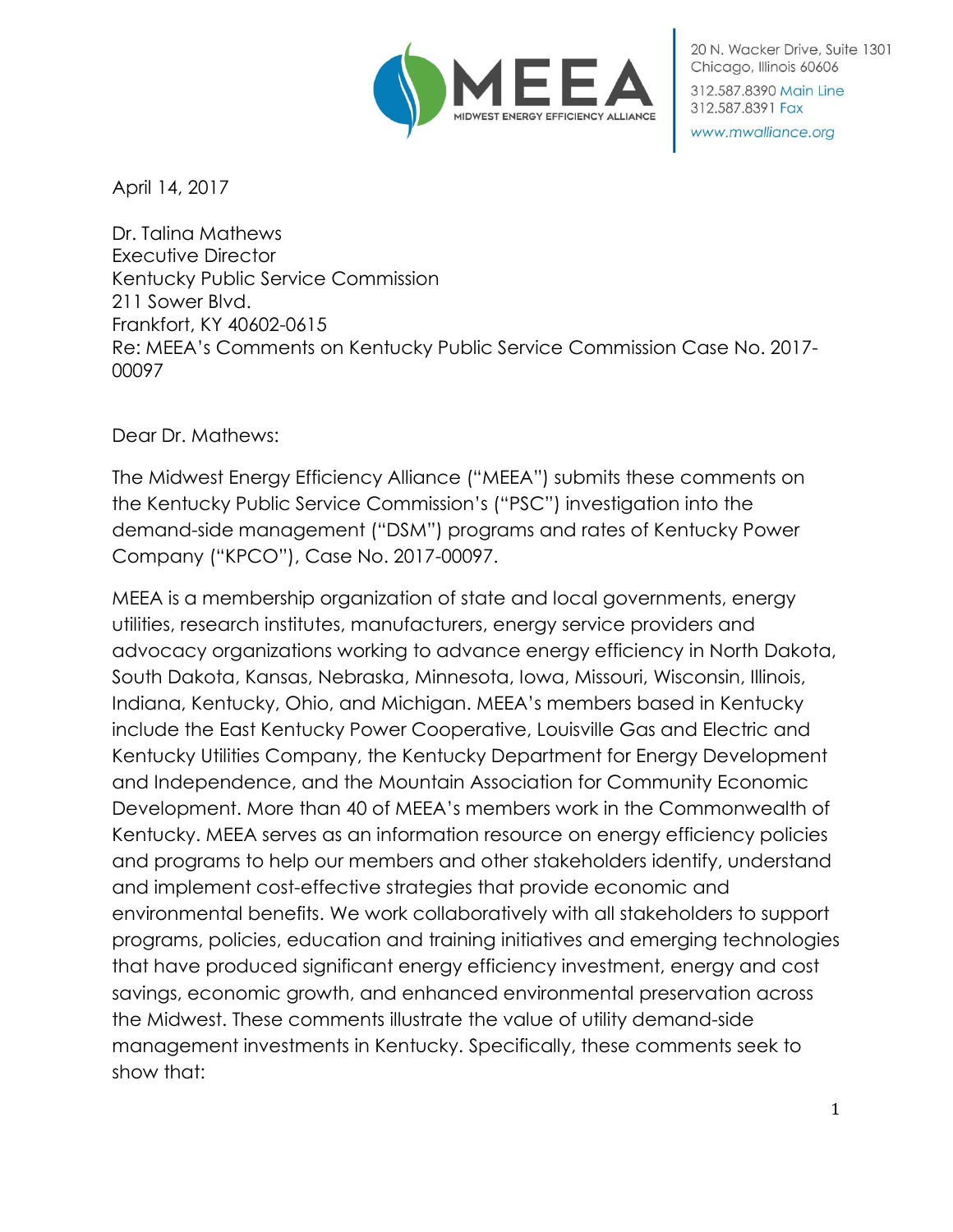

- 1. Utility-administered DSM programs have a long and successful history in Kentucky;
- 2. Cost-effective DSM programs are necessary in order to mitigate increases to customer bills;
- 3. DSM programs create benefits for participants, for the utility system as a whole, and for the state, and;
- 4. Robust evaluation, measurement and verification (EM&V) practices can help ensure that DSM programs deliver benefits as planned.

# *Utility-administered DSM programs have a long and successful history in Kentucky*

Utility-administered DSM programs have been approved and implemented in Kentucky for several decades, with at least one investor-owned utility in Kentucky implementing demand-side management programs since 1996.<sup>1</sup> An assessment of utility program portfolios in Kentucky conducted by the American Council for an Energy-Efficient Economy in 2012 found that Kentucky's utility-run energy efficiency programs "have performed reasonably well compared to other states", particularly given the absence of statutory or regulatory mandates requiring utilities to run energy efficiency programs. The same analysis also found that "recent utility DSM filings exhibit a continuing commitment to energy efficiency and utilities appear positioned for future investment in DSM programs." Indeed, estimated energy savings from utility-administered electric efficiency programs in Kentucky increased steadily through 2015 (see Figure 1, below). In 2015, utility energy efficiency programs in Kentucky achieved net incremental electric savings of 266,522 megawatt-hours (MWh) or 0.36% of retail sales, and net incremental gas savings of 4.30 MMTherms or 0.43% of retail sales. Cumulative first-year savings from utility-administered electric efficiency programs through the end of 2015 totaled approximately 1.7 terawatt-hours, or enough electricity to power more than 100 homes in Kentucky for a year.<sup>2</sup> (See Figure 2, below). According to the American Council for an Energy-Efficient Economy, each dollar invested in energy efficiency yields \$1.20 to \$4 in benefits.

l

<sup>1</sup> American Council for an Energy Efficient Economy, State and Local Policy Database, August 2015. <sup>2</sup> Based on an average monthly residential energy consumption of 1130 kWh in Kentucky. [http://www.electricitylocal.com/states/kentucky/.](http://www.electricitylocal.com/states/kentucky/)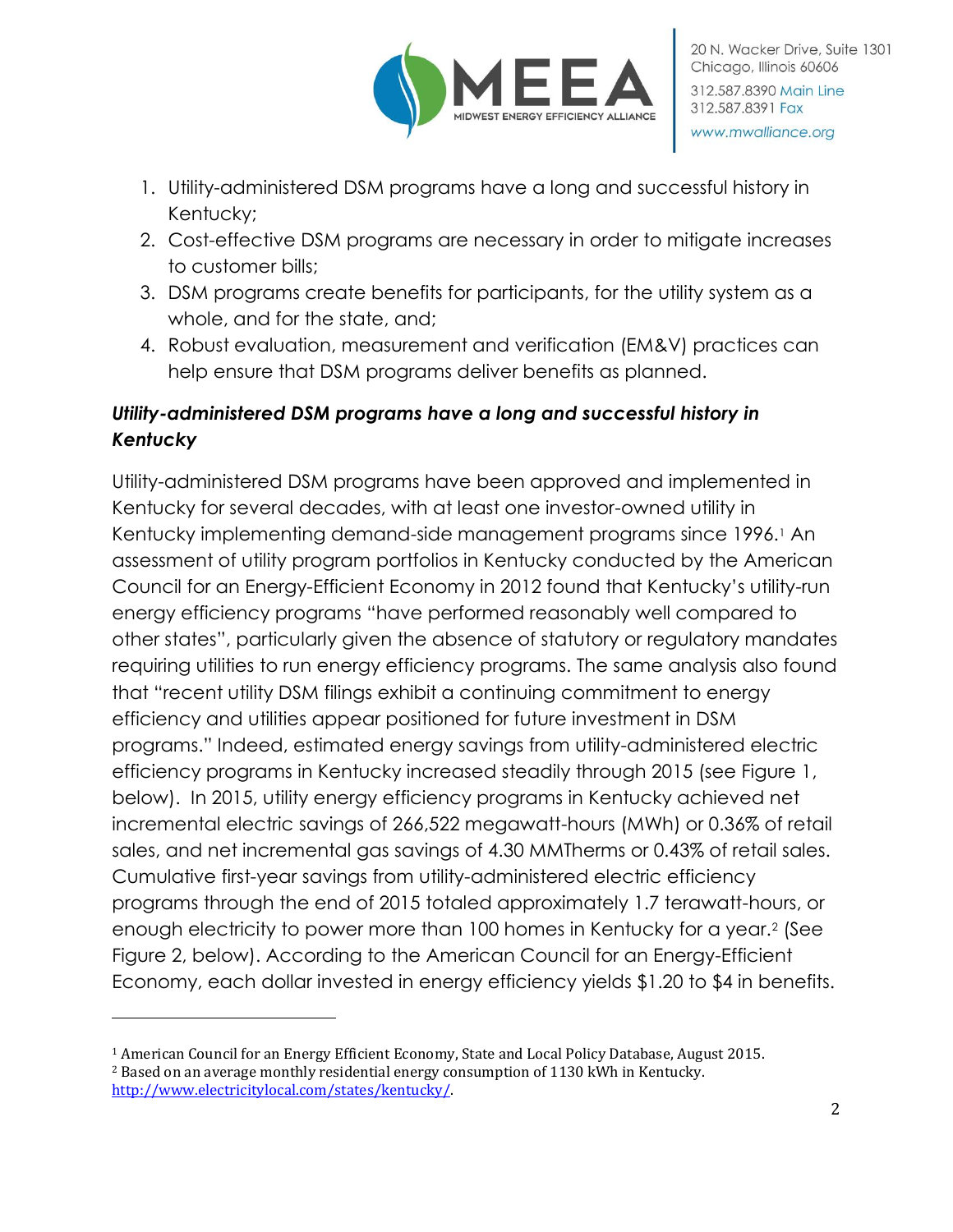

20 N. Wacker Drive, Suite 1301 Chicago, Illinois 60606 312.587.8390 Main Line 312.587.8391 Fax

www.mwalliance.org



**Figure 1: Estimated First-Year MWh Savings from Utility-Administered Electric Efficiency Programs in Kentucky. Source: MEEA Tracking**

**Figure 2: Estimated Cumulative First-Year MWh Savings from Utility-Administered Electric Efficiency Programs in Kentucky. Source: MEEA Tracking**

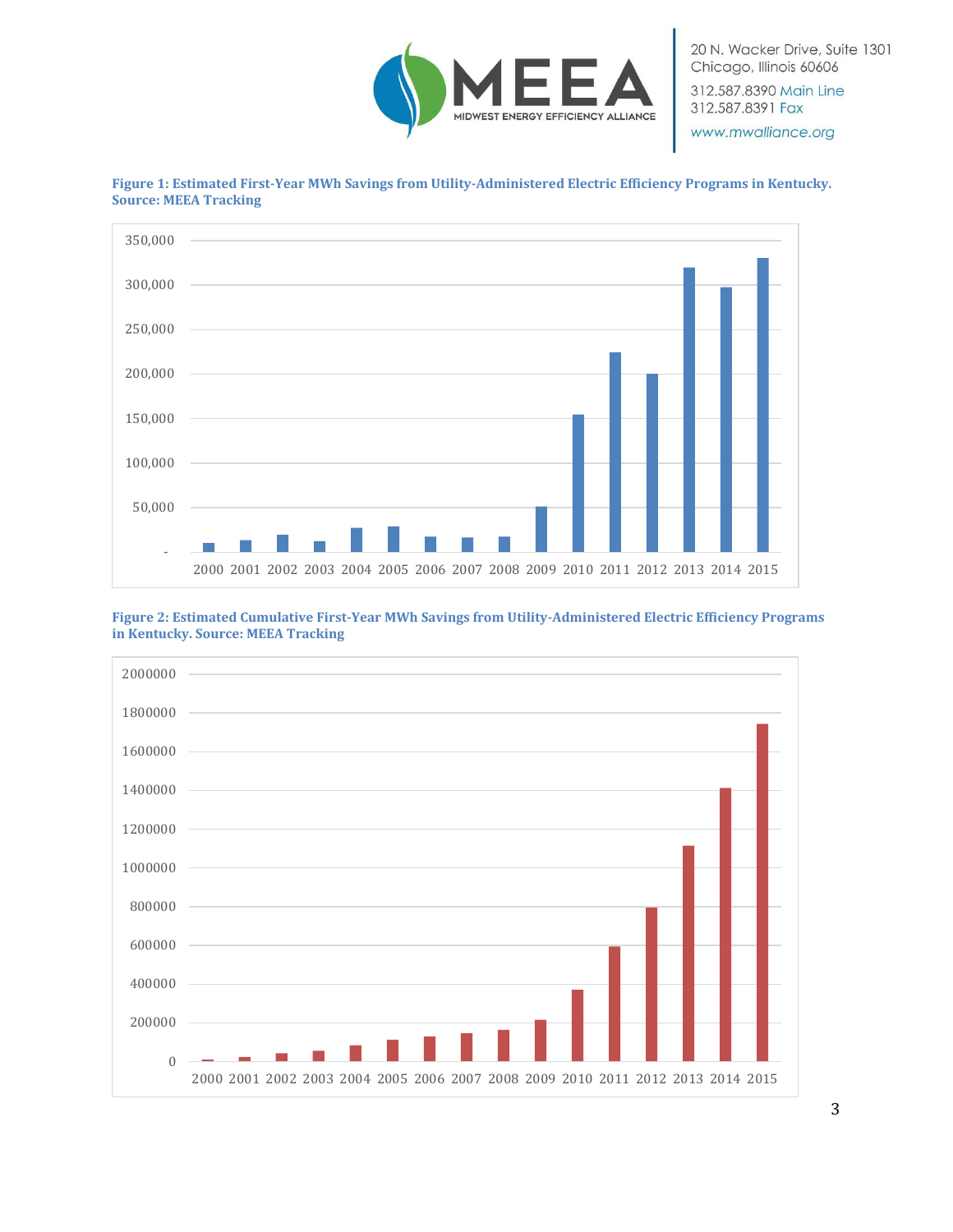

#### *Cost-effective demand-side management programs are necessary in order to mitigate increases to customer bills*

While utilities bear the upfront cost of energy efficiency programs, in most cases, energy efficiency is the least-cost resource to meet energy demand. The average national levelized cost of saved energy from utility energy efficiency programs is \$0.028/kWh<sup>3</sup> , which is lower than the levelized cost of energy from supply-side generation resource options (See Figure 3, below). The average (\$0.014/kWh) and median (\$0.019/kWh) levelized cost of saved energy is lowest in the Midwest, with program administrators in the region reporting relatively low expenditures and relatively high savings.<sup>4</sup>



 $\overline{\phantom{0}}$ 

#### **Figure 3: Range of Levelized Costs of Energy Resource Options. Source: American Council for an Energy-Efficient Economy**

\* Source: Energy efficiency program portfolio data from Molina, The Best Value for America's Energy Dollar: A National Review of the Cost of Utility Energy Efficiency Programs (Washington, DC: ACEEE, 2014) http://aceee.org/ research-report/u1402. All other data from Lazard 2015. https:// www.lazard.com/media/2390/ lazards-levelized-cost-of-energyanalysis 90.pdf. High end range of coal includes 90% carbon capture and compression.

<sup>3</sup> Hoffman, et al. Lawrence Berkeley Laboratories, Electricity Markets and Policy Group. Trends in the Program Administrator Cost of Saving Electricity for Utility Customer-Funded Energy Efficiency Programs. January 2017.

<sup>4</sup> Billingsley et al. Lawrence Berkeley Laboratories. The Program Administrator Cost of Energy Saved for Utility Customer-Funded Energy Efficiency Programs. March 2014.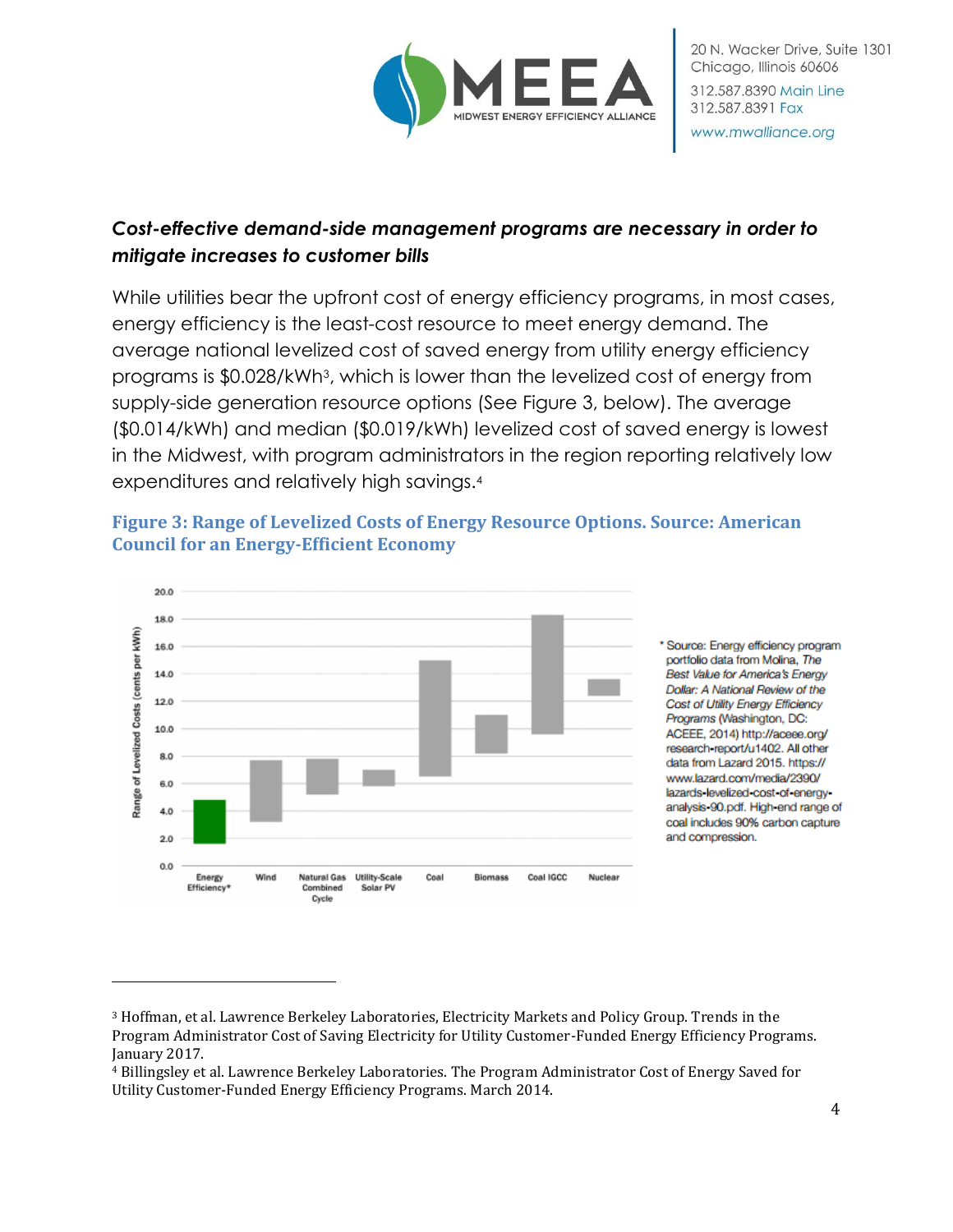

By investing in the least-cost resource to meet energy demand, utilities avoid or delay costs associated with supplying that energy from more expensive investments in energy generation, transmission and distribution infrastructure. Utility DSM programs are therefore critical investments that mitigate increases in utility rates over time, resulting in long-term bill savings for all ratepayers.

The regulatory approval process for utility-administered DSM programs helps ensure that the costs associated with administering DSM programs are outweighed by benefits to ratepayers. When proposing DSM programs for PSC approval, regulated utilities in Kentucky must demonstrate that these programs will be cost-effective using the Total Resource Cost (TRC) test. Programs currently in Kentucky Power's DSM portfolio are cost-effective according to the utility's DSM plan filing with the commission in Case No. 2015-00271. These are not TRC scores from program evaluations – which are generally completed at the end of the plan cycle.

| Program                             | <b>TRC Scores</b> |
|-------------------------------------|-------------------|
| Residential Efficient Products      | 1.62              |
| Appliance Recycling                 | 1.04              |
| New Manufactured Homes              | 1.54              |
| Whole House Efficiency              | 1.35              |
| Residential Home Performance        | 1.72              |
| <b>Targeted Energy Efficiency</b>   | 1.06              |
| <b>Commercial Incentive Program</b> | 1.55              |
| Express Install                     | 1.01              |
| <b>New Construction</b>             | 1.24              |

l

<sup>5</sup> TRC Scores are from Kentucky Power Company's DSM Application filed in Case No. 2015-00271 before the Kentucky Public Service Commission, and included in Kentucky Power Company's Responses to Commission Staff's First Set of Data Requests, KPCO\_R\_KPSC\_1\_5\_Attachment2, in Case No. 2017-0009.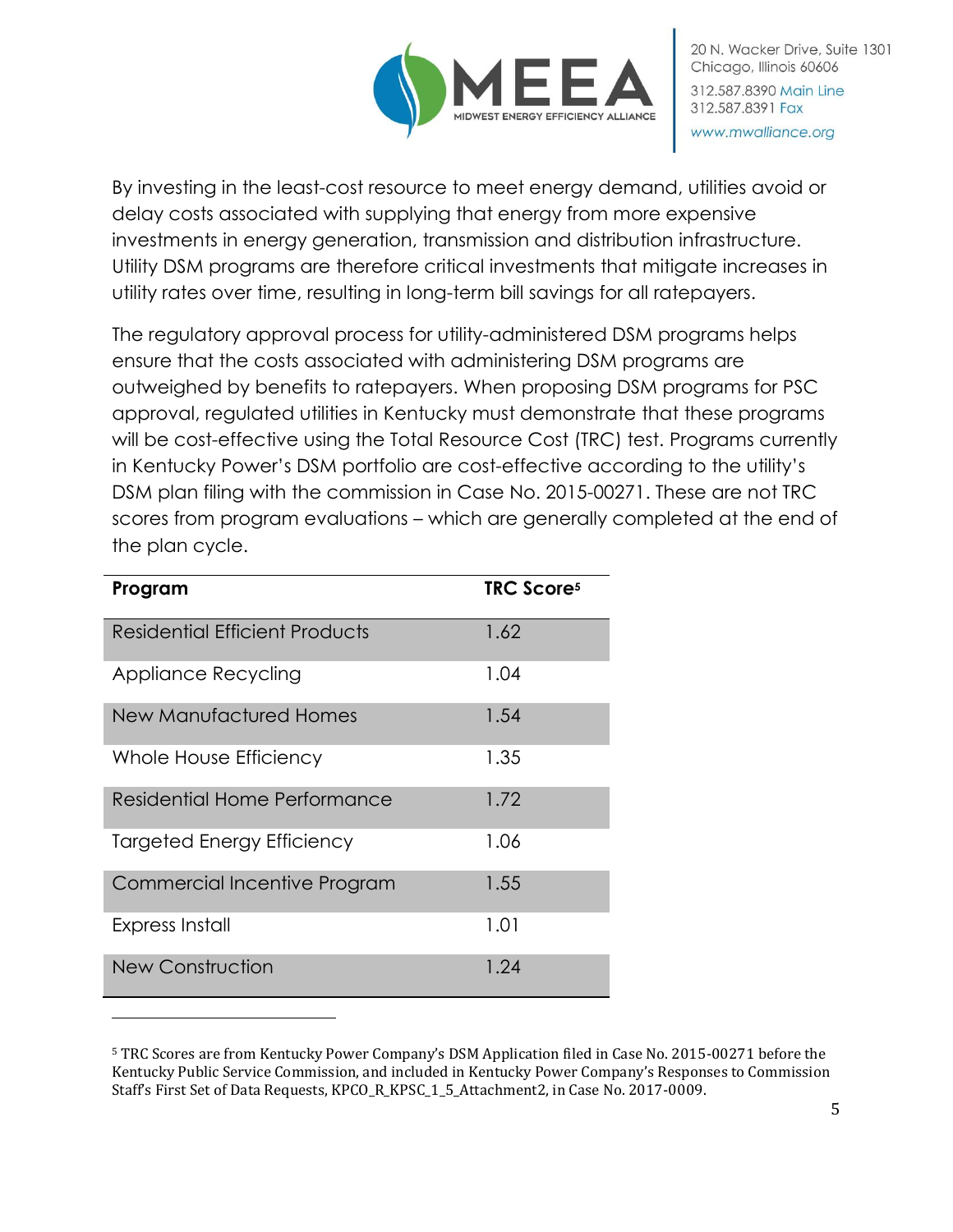

| School Energy Manager | 1.01 |
|-----------------------|------|
| Retrocommissioning    | 1.13 |

### *DSM programs create benefits for participants, for the utility system as a whole, and for the state*

Participants in DSM programs benefit from energy and demand savings. This can translate to lower energy bills, or slower increases in energy bills over time, depending on the particular circumstances of the utility serving those customers. All customers participating in DSM programs benefit from greater control over their energy bills.

DSM programs also generate a range of benefits beyond energy and demand savings. These benefits may accrue to program participants, to the utility system as a whole, and to the Commonwealth.<sup>6</sup> Residential customers, for example, may benefit from improved indoor air quality, improved health and fewer lost days of work and school, improved comfort, water and wastewater bill savings, improved property values, improved aesthetics, and improved safety. Commercial and industrial customers may benefit from lower operating and maintenance costs and improved employee productivity and retention, while multifamily building owners may observe reduced tenant turnover.

Benefits to the utility system from DSM programs can include: reduced carrying costs on arrearages; reduced bad debt, reduced shutoffs and reconnections, fewer notices, calls and collection costs; savings on insurance premiums; reduced costs of ancillary services, improved power quality and reliability, reduced subsidy payments and lower transmission and distribution losses. By reducing the utility's revenue requirement, these non-energy benefits can accrue to customers (including customers who are not participating in DSM programs) in the form of milder increases to rates over time.

 $\overline{a}$ 

<sup>6</sup> See Midwest Energy Efficiency Alliance, Non-Energy Benefits of Energy Efficiency. Available at: [http://www.mwalliance.org/sites/default/files/uploads/NEBs-Factsheet.pdf.](http://www.mwalliance.org/sites/default/files/uploads/NEBs-Factsheet.pdf)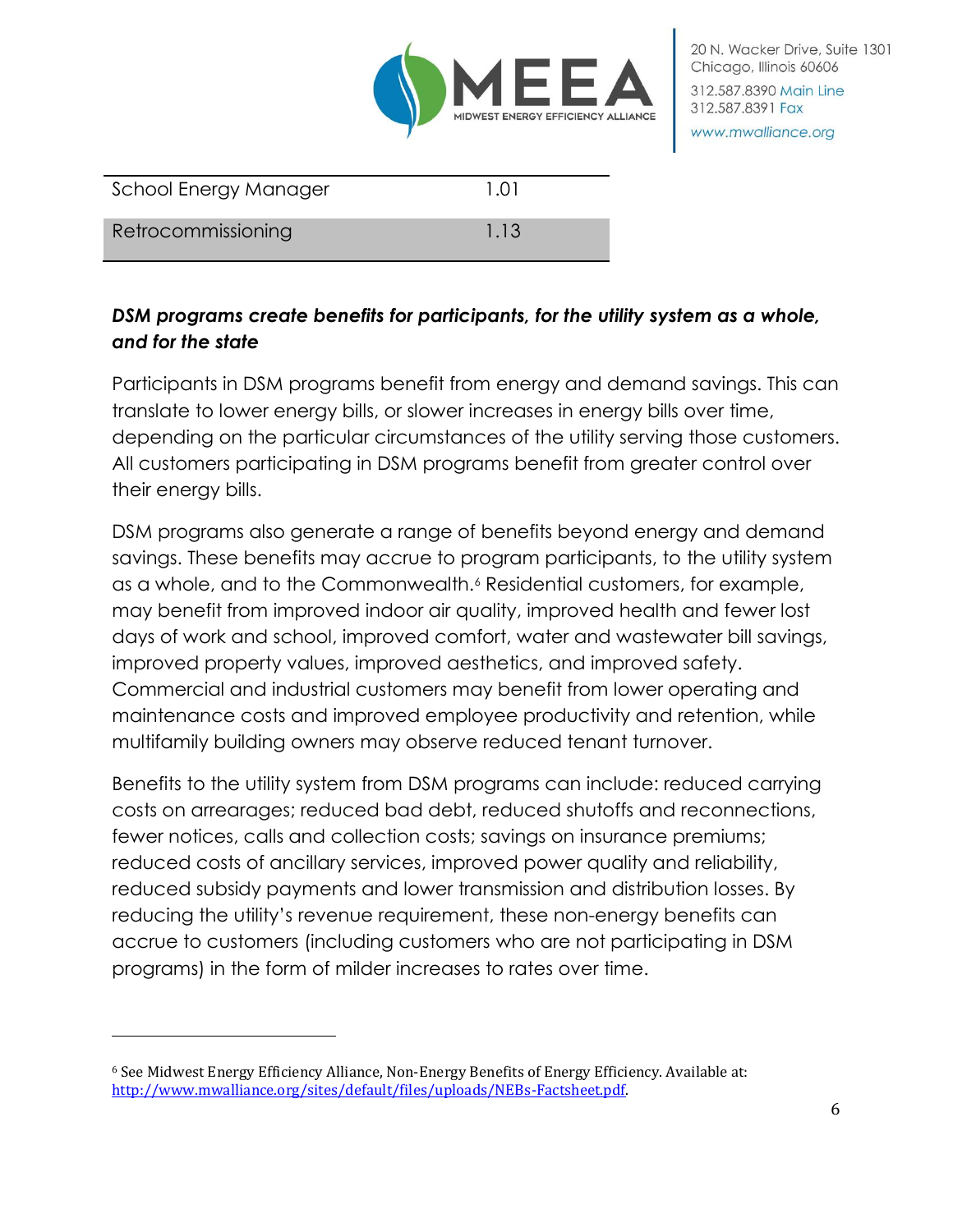

Finally, sustained investment in DSM programs can deliver long-term economic development benefits to the Commonwealth.<sup>7</sup> MEEA's regional analysis shows that energy efficiency investments by utilities in 2014 alone are estimated to create nearly 105,000 jobs, increase net regional income by almost \$8.8 billion, add over \$13.7 billion of total value to the region's economy, and generate about \$23 billion in net sales over 25 years in the Midwest. Sustained investment in DSM programs help energy efficiency businesses – the majority of which are small  $(1-5 \text{ employees})^8$  – hire employees, acquire new customers, and retain expertise. In contrast, the suspension or elimination of DSM programs threatens the stability of the energy efficiency industry and reduces the statewide economic benefits it generates, creating uncertainty for small energy efficiency businesses, and challenging utility relationships with trade allies.

# *Robust evaluation, measurement and verification (EM&V) practices can help ensure that DSM programs deliver benefits as planned*

### *EM&V of KPCO's DSM Portfolio*

l

EM&V refers to a set of studies and activities aimed at determining the effects of an energy efficiency program or portfolio; including data collection, monitoring and analysis associated with the calculation of energy and demand savings from individual sites or projects.<sup>9</sup> EM&V can help policymakers and utilities ensure that ratepayer funds are being judiciously spent, and that DSM programs are delivering benefits as intended.

KPCO last completed a process, market and impact evaluation of its DSM programs in 2014, which covered years 2012-2013. KPCO's next evaluation is not scheduled to be filed until 2018. A process, market and impact evaluation of KPCO's DSM portfolio can help identify opportunities for program improvement; including whether key elements such as incentive levels, program delivery,

<sup>7</sup> See Midwest Energy Efficiency Alliance and Cadmus. The Economic Impacts of Energy Efficiency Investments in the Midwest. October 2016. Available at:

http://www.mwalliance.org/sites/default/files/uploads/MEEA\_EconImpacts\_FullReport\_102816\_FINAL.pdf <sup>8</sup> Environmental Entrepreneurs. Energy Efficiency Jobs in America. December 2016. Available at: [https://www.e2.org/wp-content/uploads/2016/12/EnergyEfficiencyJobsInAmerica\\_FINAL.pdf.](https://www.e2.org/wp-content/uploads/2016/12/EnergyEfficiencyJobsInAmerica_FINAL.pdf)

<sup>9</sup> Schiller et al. Lawrence Berkeley Laboratories. National Energy Efficiency Evaluation, Measurement and Verification (EM&V) Standard: Scoping Study of Issues and Implementation Requirements. 2011.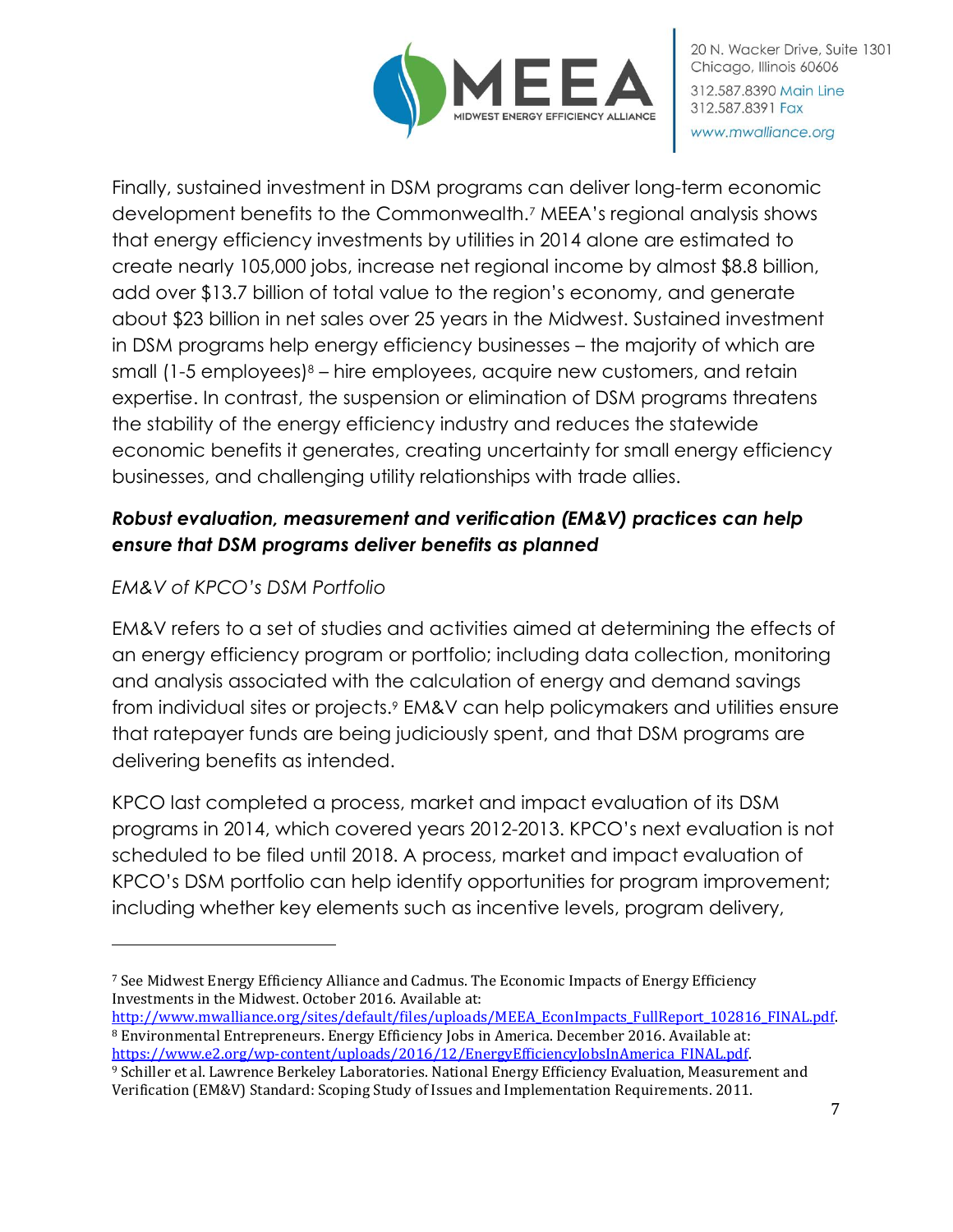

program tracking mechanisms and quality assurance/quality control procedures are performing as designed – and should be conducted before the elimination or suspension of any of KPCO's cost-effective DSM programs.

### *Value of a Statewide EM&V Framework*

Utilities in Kentucky are not required to conduct EM&V by statute. Regulated utilities in Kentucky currently conduct EM&V at varying levels of rigor, and generally measure and report savings through their respective DSM programs according to their own practices and standards.<sup>10</sup> In other words, the Commonwealth of Kentucky does not have a statewide "framework" – or a unified and uniformly-applied set of approaches and schedule – for the EM&V of DSM programs implemented by regulated utilities. Statewide EM&V frameworks in other states can consist of a variety of components, including but not limited to the following:

- Process, impact, and market evaluations conducted according to an agreed-upon schedule;
- Independent, third party evaluators;

 $\overline{\phantom{0}}$ 

- Establishment of stipulated or "deemed" energy and demand savings values for energy efficiency measures through development of a Technical Reference Manual (TRM)11;
- Periodic project-based measurement and verification, and/or large-scale consumption data analysis to complement the use of deemed savings values;
- Stakeholder participation via a statewide DSM collaborative;

<sup>10</sup> See Midwest Energy Efficiency Alliance (MEEA). Considerations for a Statewide Evaluation, Measurement and Verification Framework for Energy Efficiency in Kentucky. October 2015.

<sup>11</sup> For a review of the development, use and maintenance of statewide Technical Reference Manuals in the Midwest, see Midwest Energy Efficiency Alliance, Midwest TRM Inventory. February 2017. Available at: [http://www.mwalliance.org/sites/default/files/uploads/MEEA\\_2017\\_Midwest-TRM-](http://www.mwalliance.org/sites/default/files/uploads/MEEA_2017_Midwest-TRM-Inventory_v1.0_Feb2017.pdf)

[Inventory\\_v1.0\\_Feb2017.pdf.](http://www.mwalliance.org/sites/default/files/uploads/MEEA_2017_Midwest-TRM-Inventory_v1.0_Feb2017.pdf) In August 2016, stakeholders in Kentucky – including the PSC – developed a "Kentucky TRM Roadmap", which reflects and documents stakeholder input around the principles that would guide the development, use and maintenance of a statewide TRM and would accompany a statewide TRM as a standalone document, if stakeholders elect to develop a statewide TRM in the future. That Roadmap is available at:

[http://www.mwalliance.org/sites/default/files/uploads/Kentucky%20TRM%20Roadmap%20and%20Cove](http://www.mwalliance.org/sites/default/files/uploads/Kentucky%20TRM%20Roadmap%20and%20Cover%20Memorandum.pdf) [r%20Memorandum.pdf.](http://www.mwalliance.org/sites/default/files/uploads/Kentucky%20TRM%20Roadmap%20and%20Cover%20Memorandum.pdf)